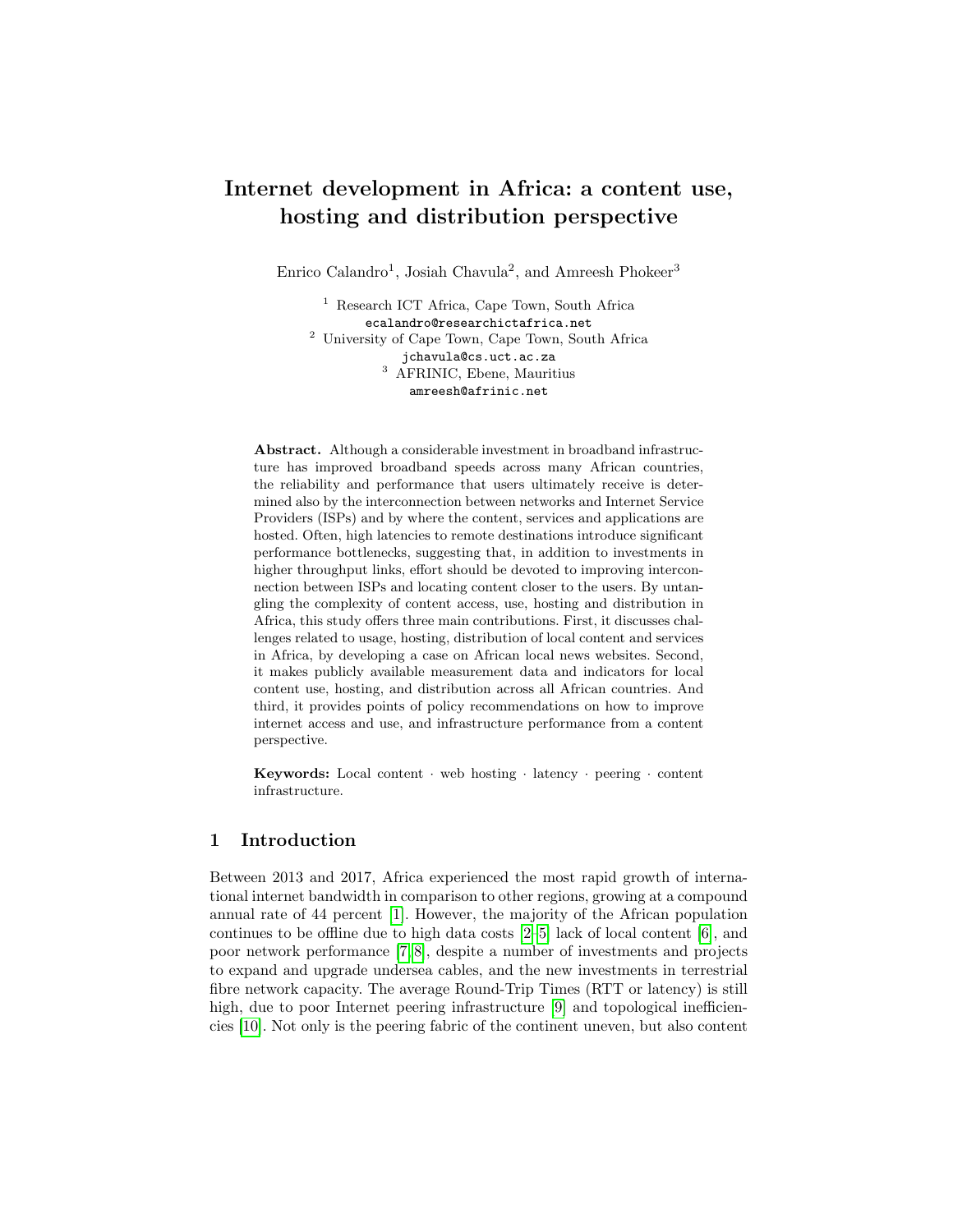infrastructure in Africa requires significant development. Studies suggest that content is a dominant component of network traffic, but local content is a major bottleneck to African connectivity [\[11\]](#page-10-8).

While this significant investment in broadband infrastructure [\[12\]](#page-10-9) and data centres [\[13,](#page-10-10) [14\]](#page-10-11) in Africa has improved throughput across the continent, most content in the continent, even local websites, are hosted and are delivered from overseas [\[15\]](#page-10-12). A number of factors have been postulated to be the reason for remote hosting of African websites. Foremost, hosting services and infrastructure have not been pervasive in Africa, rendering the provision and management of web content within the continent unattractive [\[16\]](#page-10-13). Although it is generally cheaper to host with remote/foreign companies than with local hosting companies, content hosted abroad must be routed back to the country of origin over international Internet transit links that, in spite of significant infrastructure investments in recent years, are still expensive. The resulting high costs to access content hosted abroad are generally borne by Internet Service Providers (ISPs), and ultimately by Internet users. The result is a negative externality, where the economic decisions of content providers to host abroad have a negative impact on ISPs costs, which in turn increases the cost of Internet usage and limits Internet content demand [\[16\]](#page-10-13).

### 1.1 Research questions

This paper seeks to untangle the complexity of content use, hosting and distribution in Africa. More specifically, it poses the following key questions:

- 1. What type of content do African people consume?
- 2. Where is local African content hosted? Taking into account local news website, how much of the content is hosted locally vs globally?
- 3. How is content hosted in Africa?
- 4. What routes are used to access locally hosted content?
- 5. What is the latency for content hosted in various regions?

### 1.2 Contribution of the study

In answering these key research questions, this paper makes three contributions: First, it offers a discussion on challenges related to usage, hosting, distribution and accessing of local content in Africa. Secondly, this study makes publicly available measurement data the web content infrastructure in Africa, and at the same time it illustrates what the factors affecting performance when accessing Africas digital content are. The third contribution of this study is the provision of specific policy recommendation points on how to improve Internet adoption and infrastructure performance from a content perspective. To achieve this, the study undertakes an active Internet measurements campaign to characterize the latencies and to geolocate web servers and routes used for Africas online content, focussing on local news websites in each country. This paper explores the hosting patterns and performance associated with a large sample of about 1,100 local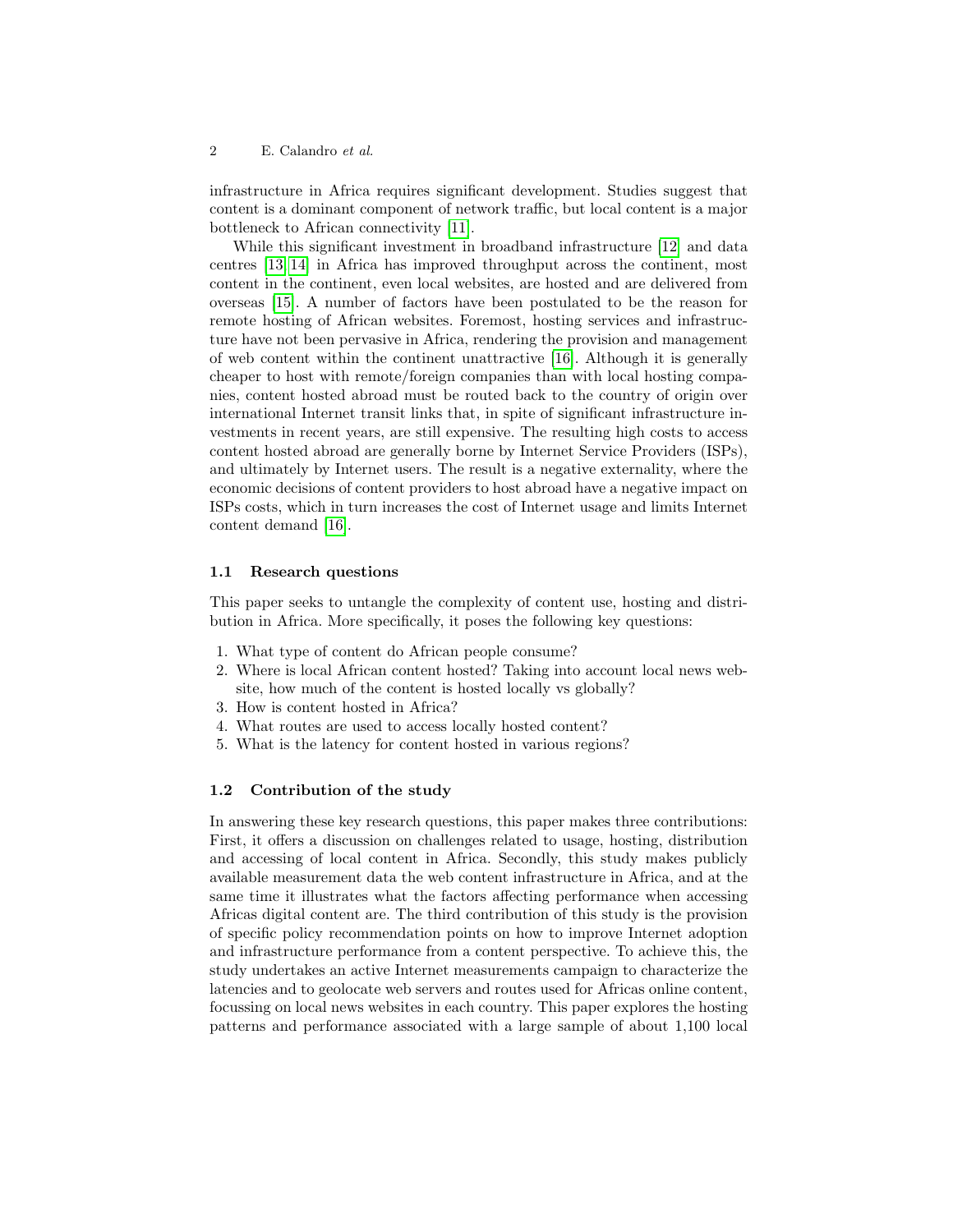news websites. To test assumptions on content use from a users perspective, it draws on nationally representative ICT access and use surveys conducted by Research ICT Africa (RIA) in 2017 in seven African countries.

### 2 Research methods and data sources

The study makes use of Internet measurements, household surveys data and pricing data as the three main data sources.

First, in order to measure what type of content people in Africa consume, the study draws on the Research ICT Africa (RIA)  $#$ AfterAccess survey<sup>[4](#page-2-0)</sup>, which delivers nationally representative results for households and individuals. The survey is based on enumerator areas (EA) of national census sample frames as primary sampling units. Through the survey, we could establish what type of content African people consume.

Second, Internet measurements were conducted to gather information regarding where Africas web content is hosted, as well as to assess the associated performance and cost implications. The first task was therefore to identify websites that would be considered representative of Africas local web content. In this study, Africas web content is defined as content that is primarily generated and consumed within each African country. It was decided therefore to study local news and media websites, which by definition constitute a significant body of local content in Africa. A list of local news websites made for every African country was compiled from ABYZ News Links<sup>[5](#page-2-1)</sup>, an online directory of links to online news sources from around the world organized on a geographical basis.

Third, to answer to the question of whether local news websites are locally hosted within their countries or not, Traceroute data was analysed to determine the networks that host each of the measured websites, as well as the networks through which traffic flows between the websites and the measurement vantage points. Subsequently, the geographical location of each web-hosting server was determined. MaxMind<sup>[6](#page-2-2)</sup> geolocation database was used to obtain the network information, which includes the networks Autonomous System Numbers (ASNs) and network names. The geolocation database was also used to identify the countries related to each IP in the dataset, both the websites web-servers and routers along the paths to the websites. The country-level geolocation was preferred as it has been shown to have relatively higher accuracy compared to city-level geolocation [\[17,](#page-10-14) [18\]](#page-10-15). The Traceroute measurements were repeated over a five-day period, resulting in about 19,299 successfully measurements between the probes and the websites. Each Traceroute measurement returns three final hop RTTs, meaning that in total, there were 57,897 end-to-end RTTs. A Traceroute measurement is considered successful if an IP route can be determined from the source to the web-hosting network, thereby also being able to reveal a delay

<span id="page-2-0"></span><sup>4</sup> https://researchictafrica.net/2017/08/04/beyond-access-surveys-questionnairesmethodologyand- timeframe/

<span id="page-2-1"></span>

 $^5$  Available at the following link: http://www.abyznewslinks.com/  $\,$ 

<span id="page-2-2"></span> $6 \text{ https://www.maxmind.com/en/geoip2-country-databases}$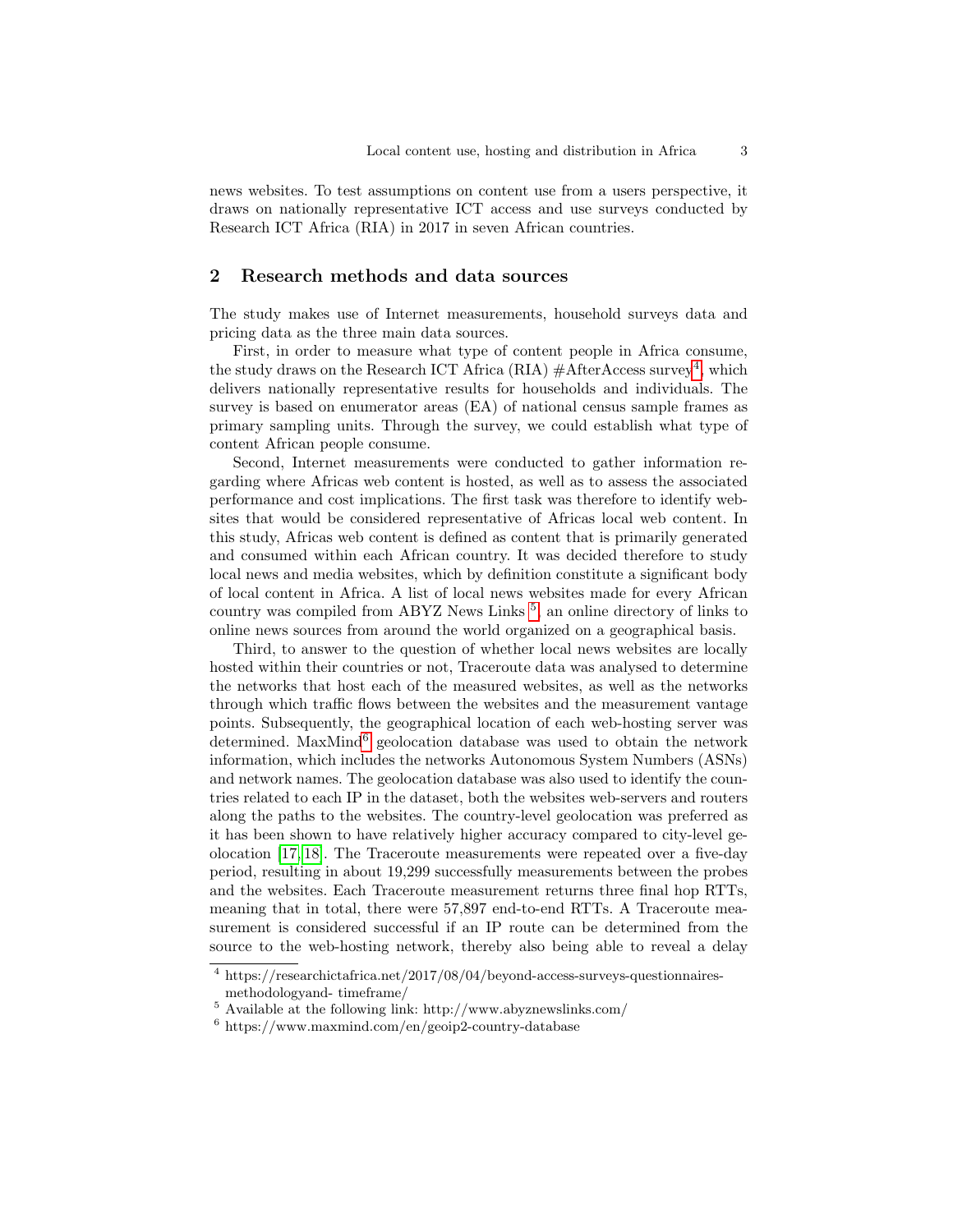estimate to the website. Each successful measurement contains the IP address of a websites hosting server, a series of IP hops from the vantage point up the server, as well as the delays (round-trip time, RTT) at each hop (router). Also, each Traceroute result is made up of multiple records, one record for each of the multiple hops on the path. Consequently, the final dataset was made up of 256,654 records, with each record comprising source and destination addresses, as well as the IP hop and RTT from the source to that hop.

# 3 Data analysis

### 3.1 Internet users perspective

Table [1](#page-3-0) below shows that mobile phone penetration in African countries has not reached the 100% as reported by ITU for some African countries . The mobile phone technology continues nevertheless to scale rapidly with more than 50% of the African population owning a mobile phone. Migration to higher speed networks and smartphones continues apace, with mobile broadband connections set to reduce the historical digital divide. In four of the seven countries surveyed, more than 20% of respondents have used the Internet, in contrast to the 3 poorest of the countries surveyed, Mozambique, Rwanda, and Tanzania, which recorded 9,70%, 8,21%, and 13,53% respectively.

As the vast majority of people in all seven countries access the Internet through their mobile phone, the low Internet penetration in these countries can be attributed to low smartphone penetration which, except for Tanzania, is lower than 20% compared to South Africa (55,53%), Ghana (34,27%), Kenya (27,57%) and Nigeria (23,83%). Surprisingly, Tanzanias smartphone penetration is above 20% but Internet penetration remains lower. This could be attributed to supplyside issues such as data prices or the dearth of skills to enable Internet use.

| Country      | Mobile Phone(%) Smartphone(%) Internet $Use(\%)$ |       |       |
|--------------|--------------------------------------------------|-------|-------|
| Ghana        | 73.87                                            | 34,27 | 26,00 |
| Kenya        | 86,94                                            | 27,57 | 25,59 |
| Mozambique   | 39,73                                            | 17,01 | 9.70  |
| Nigeria      | 64,42                                            | 23,83 | 30,22 |
| Rwanda       | 48,16                                            | 9,02  | 8,21  |
| South Africa | 83,84                                            | 55,53 | 49,72 |
| Tanzania     | 58,52                                            | 22,12 | 13,53 |

<span id="page-3-0"></span>Table 1: Mobile phone, smartphone, and internet use across 7 African countries. (Source: #AfterAccess RIA surveys, 2017)

In terms of barriers to internet use (Table [2](#page-4-0) below), as expected, data cost has been reported as the main obstacle. For a number of respondents, internet is considered a time-consuming activity, as it seems that lack of time is another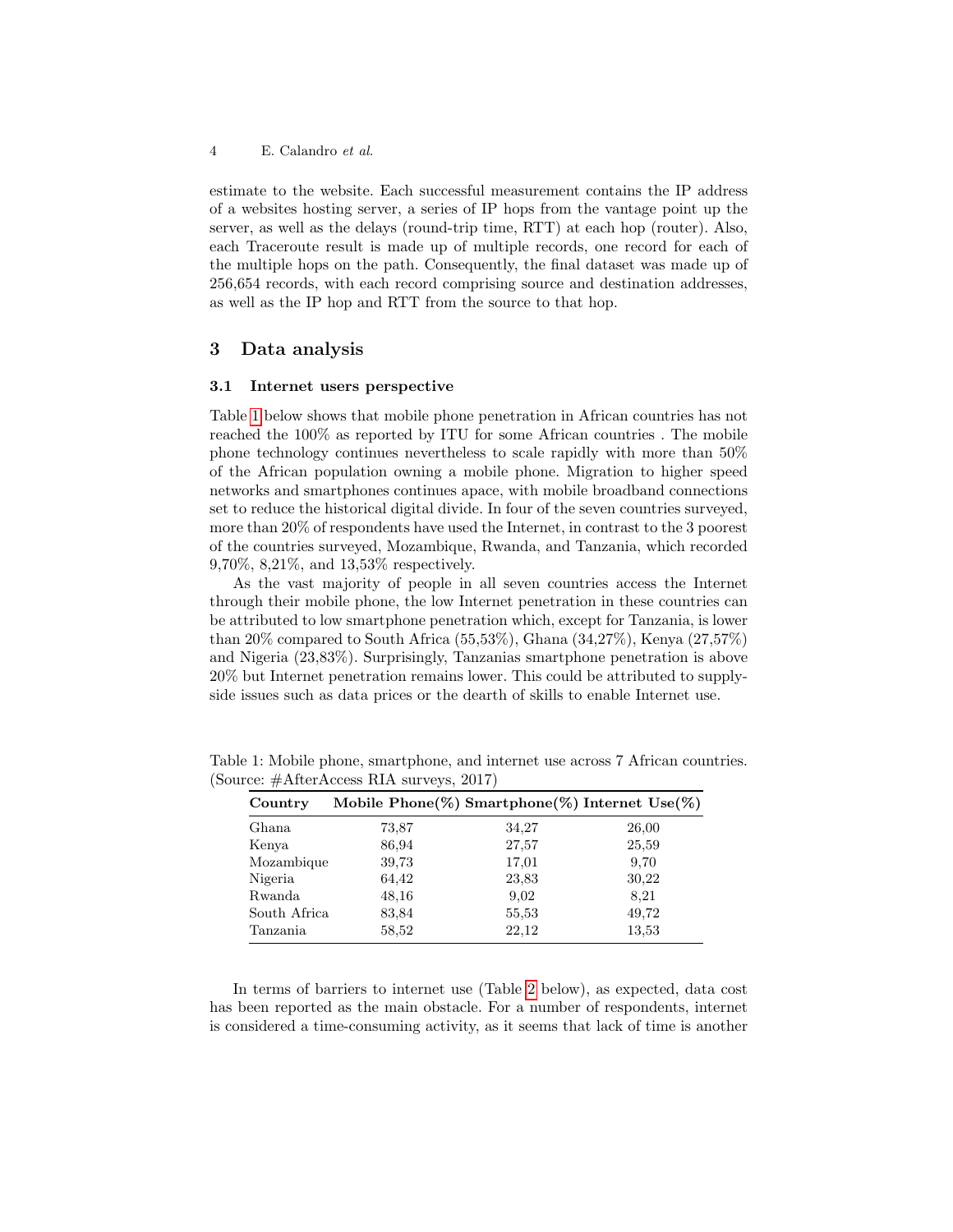relevant barrier to internet use. In Tanzania (28.36%), South Africa (24.22%), and Mozambique (36.5%), instead, the users perceive that internet speed is not sufficient for a seamless internet access. Lack of content in local language, on the other hand, and in contrast to previous studies on local content in Africa, is not considered one of the main obstacles to internet use, except in Rwanda, where 8,49% of the respondents expressed some concern related to lack of content in local languages.

|                                                |       |       |       |       |       | Ghana Kenya Mozambique Nigeria Rwanda South Africa Tanzania |       |
|------------------------------------------------|-------|-------|-------|-------|-------|-------------------------------------------------------------|-------|
| No limitation                                  | 11.96 | 16.95 |       | 19,92 | 21,58 |                                                             |       |
| Lack of time                                   | 21,78 | 20,16 | 11,59 | 15,65 | 18,13 | 10                                                          | 25,62 |
| Data cost                                      | 51,51 | 45,42 | 43,28 | 32,25 | 48,7  | 47,15                                                       | 40,64 |
| Lack of content<br>in my language              | 3,59  | 1,96  | 6,43  | 0,26  | 8,49  | 3,32                                                        | 3,68  |
| Speed of Internet                              | 7,53  | 11,63 | 36.5  | 18,11 | 1,01  | 24,22                                                       | 28,36 |
| Privacy concern                                | 0.47  | 0.51  | 2,44  | 2,98  | 2,08  | 3,18                                                        | 0,89  |
| Worried about<br>getting<br>virus/malware      | 0,6   | 0,74  | 8,85  |       | 9,97  | 3,77                                                        | 0,85  |
| Not allowed to<br>use it<br>(by family/spouse) | 0,69  | 0,07  | 5,45  | 1,02  | 2,95  | 2,88                                                        | 0,57  |
| Find it difficult to use                       | 1,87  | 0.95  | 5,36  | 1,65  | 5.99  | 2,23                                                        | 4,14  |

<span id="page-4-0"></span>Table 2: What does limit you to from using the internet? (Source: #AfterAccess RIA surveys, 2017)

### 3.2 Geolocation of African news content hosting

The hosting and geolocation analysis indicates that about 85% of the news websites are hosted outside the countries in which they belong, i.e. the website is owned and it is local to one country, but is hosted in another country. This is, hereafter, referred to as remote hosting. Analysis of remote hosted websites reveals that most of them are hosted in Europe and the US.

Figure [1](#page-5-0) below shows a country-level distribution of locally hosted websites versus remotely hosted. Almost all the countries in the sample have less than 30% of their websites hosted locally, and about half of all the countries have less than 10% local hosting. South Africa (ZA) appears to have a high percentage of local hosting with 46%.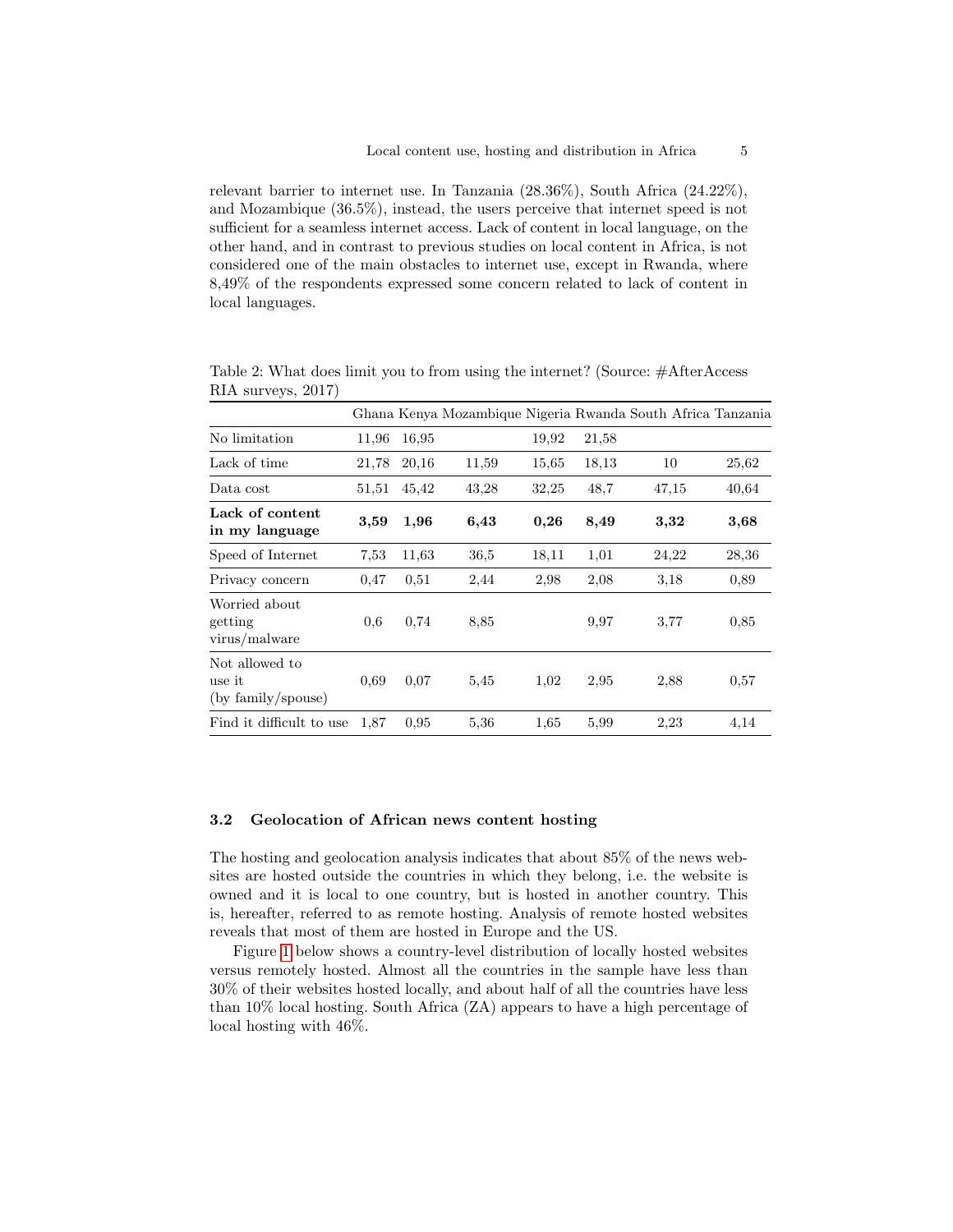<span id="page-5-0"></span>

Fig. 1: Number of websites per country local vs remote

We observe that the US takes the lions share in hosting African content, with about 58% of all the websites being hosted by American companies. Within Africa, South Africa leads in the content hosting business, hosting about 14% of all of Africas remotely hosted news websites (i.e minus those that belong to South Africa). The rest of the websites, about 20% are hosted in various countries in Europe (notably, 9% in France, 4% in Germany, and 3% in Great Britain). This signals low participation of the continents companies in content hosting. Most of the websites that were observed to be hosted within Africa were based in South Africa, while the majority of the rest are hosted in either the US or Europe.

We also found that about 45% of all the IP hops (i.e. Internet path) for accessing African websites from African countries traversed outside African clients home countries. Internet packets travel mostly through US networks, and about 23% pass through European networks. South Africa takes about 8% of all IP hops for traffic traversing to other African countries.

#### 3.3 Network-level analysis of Africas news sites

Similar to the geolocation analysis, network-level analysis shows that most of the websites are hosted by foreign companies. Taking into consideration all the sampled African news websites, Cloudflare Inc (US) takes the biggest share of the market, hosting about 22% of the websites. Following in the far distance is OVH SAS (France) with 8%, OPTINET (South Africa) at 6%, Google LLC and GoDaddy.com (both US) at 5% each, and Unified Layer (US) at 4%, and HETZNER (South Africa) at 3%.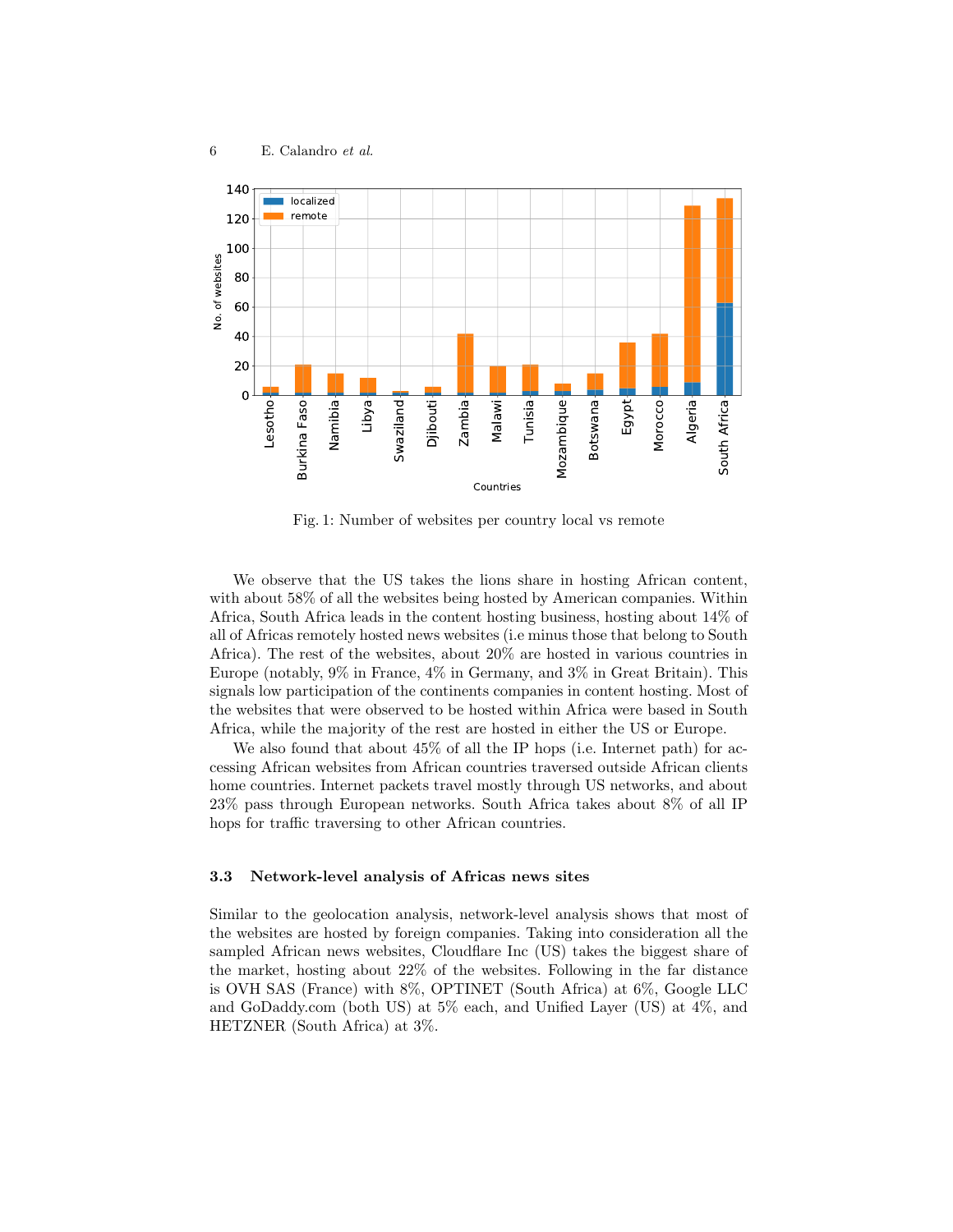With regards to the hosting market share, i.e. if only remotely hosted websites are considered, Cloudflare take an even bigger share of 26%, followed by OVH SAS (9%), Google LLC (6%), GoDaddy.com (5%) and Unified Layer (5%). What is interesting to note is that the leading providers for Africas remote hosted news websites are largely based on Cloud infrastructure and make use of content distribution networks.

# 3.4 Delay Analysis (Round Trip Times) to access locally and remotely hosted content

Analysis of round-trip times (RTTs) when accessing the websites from each of the countries shows significant RTT differences between locally hosted websites and those remotely hosted as shown in Figure [3.](#page-7-0) The maps in Figure [2](#page-6-0) below highlights country-level RTT differences for local and remote hosting. The median RTTs for locally hosted websites is about 50ms, whereas for remote hosted websites, the median RTTs range between 100ms and 300ms.

<span id="page-6-0"></span>

Fig. 2: National median RTT comparing locally (left) vs remotely (right) hosted content

The range of median RTTs shows significant differences between countries for websites hosted within each country. We found out that out of the 22 countries where local hosting performance was measured, 16 countries registered local median RTTs of less than 50ms, while the other 6 countries (Angola, Malawi, Lesotho, Algeria, Cameroon, Morocco, and Ghana) had local median RTTs ranging between 50ms and 200ms. The analysis shows that in some countries, the median RTTs for locally hosted websites is higher than for websites that are remotely hosted. Examples include Ghana, where the median RTT for locally hosted websites was found to be 205ms, whereas for remote websites, the median RTT was 127ms; and Morocco, where the local median RTT was 152ms against a remote median RTT of 68ms. RTTs of over 100ms for locally hosted websites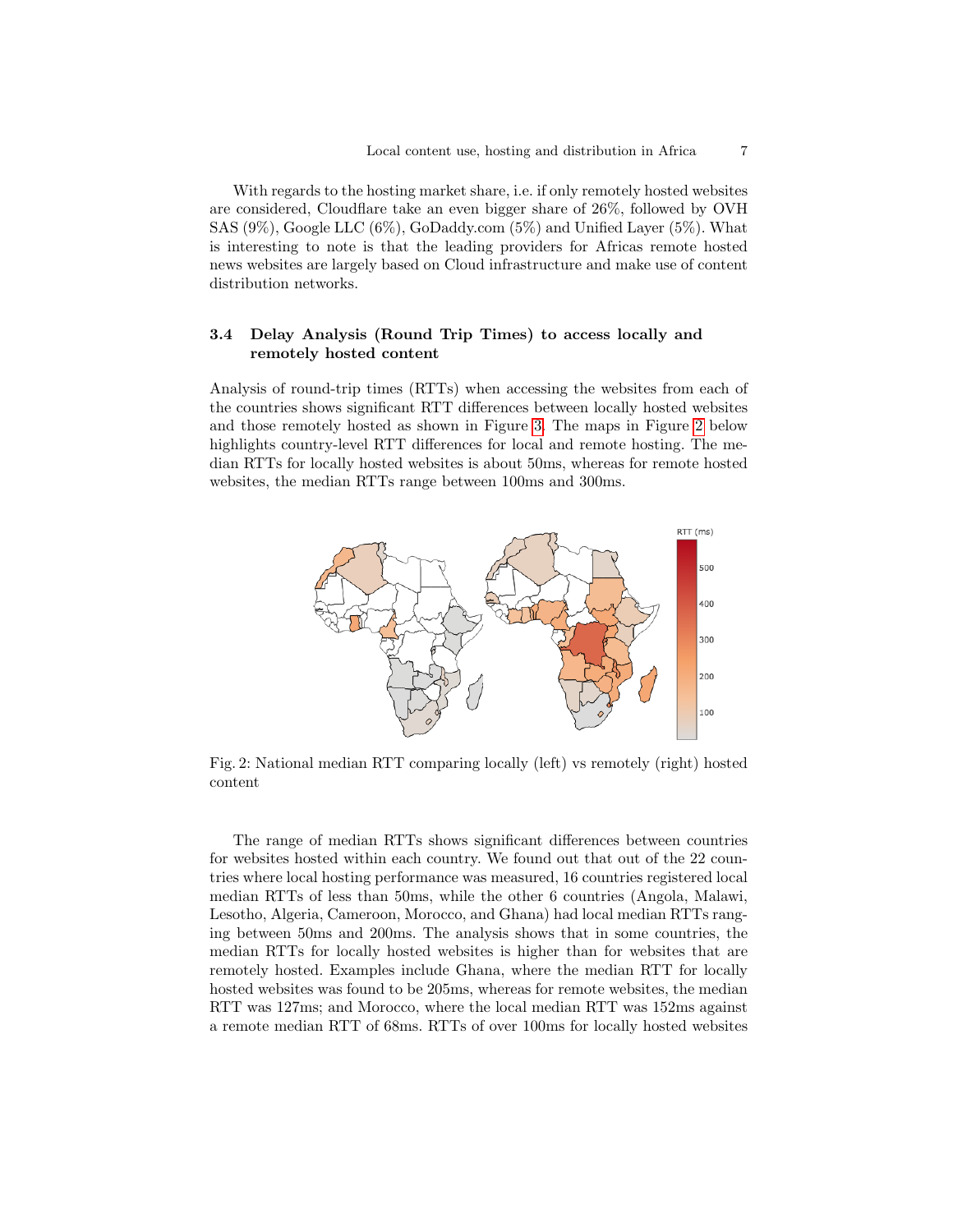<span id="page-7-0"></span>

Fig. 3: RTT to access locally vs remotely hosted websites

could suggest circuitous path, where locally hosted websites are accessed through Internet paths that traverse other countries.

This further indicates a lack of peering, where interconnections between local network is done through networks in remote countries. In Ghana for example, one probe reached the locally hosted <www.ghana.gov.gh> by traversing remote networks, chronologically through Ghana, South Africa, UK, South Africa, and Ghana, resulting in a delay of 380 ms. Similarly in Morocco, a locally hosted website <www.leseco.ma> was reached by a probe in Morocco by traversing four networks, first in Morocco, then France, Ireland, Canada, and back to Morocco, experiencing a delay of 160ms. These examples illustrate that in the absence of local peering, local hosting of websites tends to force much more circuitous routes for accessing the content than when the websites are in foreign countries, resulting higher delays and poor performance for consumers.

From a performance perspective, it is interesting to make some comparison between remote websites that are hosted by CDN-enabled networks (see Figure [4\)](#page-8-0). In a nutshell, CDN refers to groups of servers that are distributed in various geographic locations and work together to provide fast delivery of Internet content. The CDN takes content that is otherwise hosted on a single server, and replicates it to a set of distributed servers that are deemed to be closer to the intended consumers of such content. On the other hand, content that is not supported by CDN infrastructure generally remains within its original server location. This means that, while locally hosted content will be closer to the local consumers, CDN-based content can be brought closer to consumers even if the original servers are in distant locations. The expectation, therefore, is that level of delays for CDN-based websites should be similar to locally hosted websites. Of course, this assumes that the CDNs have nodes within or close to the respective countries. In this regard, the South African case is worth of a mention. Although the country has only about 46% of the news websites hosted locally, it can be seen the median RTTs for local and remote websites are almost the same; 22ms and 25ms respectively. As was mentioned earlier, the leading remote hosting providers for Africa (Cloudflare, OVH SAS, Google LLC, GoDaddy.com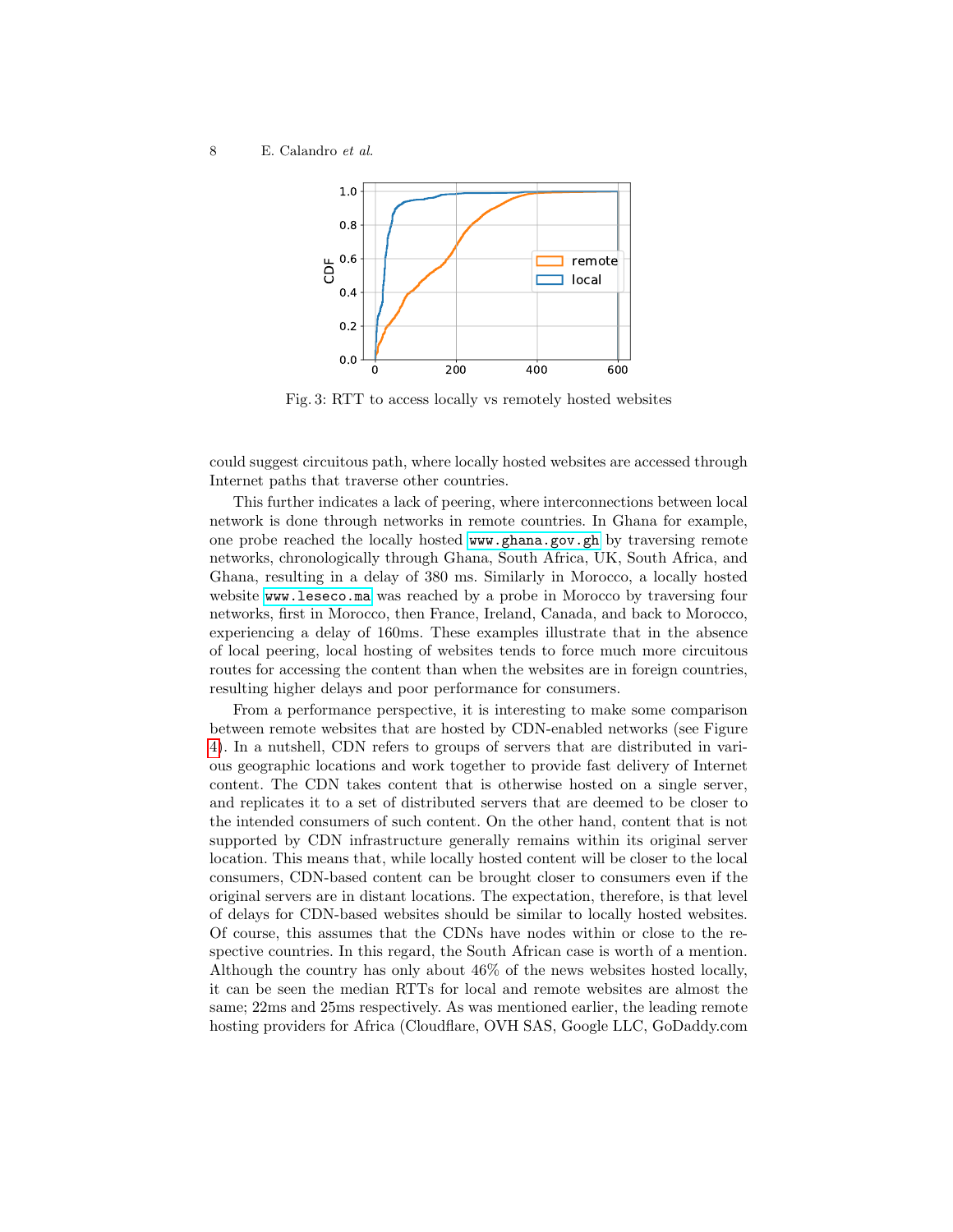and Unified Layer) operate on Cloud infrastructure and distribute their content via CDN services. It is also worth noting that South Africa hosts a number of CDN nodes, including Cloudflare, which has two; one in Cape Town and another node in Johannesburg<sup>[7](#page-8-1)</sup>. This means that although the original web hosting is in remote countries, the actual website content is generally served from within the country. CDNs are helpful primarily to bring content hosted overseas closer to its users, and the increasing in local traffic might become an incentive for local ISPs to peer locally.

<span id="page-8-0"></span>

Fig. 4: RTT for websites using CDN vs NO CDN

## 4 Discussion

As opposed to previous studies on Internet adoption, this study does not find evidence of lack of content in local languages as one of the main obstacles to internet use, except in Rwanda. 85% of the African local news websites are hosted outside of their respective countries, mostly Europe and US, while the majority of the websites that were observed to be hosted within Africa were based in South Africa. Almost all the countries in the sample have less than 30% of their websites hosted locally, and about half of all the countries have less than 10% local hosting. 68% of all the Internet path for accessing African websites from African countries traversed outside Africa, mostly through US and European networks. A network-level analysis showed that most of the local African news websites are hosted by foreign companies.

The leading providers for Africa's remote hosted news websites are largely based on Cloud infrastructure and make use of content distribution networks to mirror the content locally. One direct consequence of remote hosting is that African network operators have to use significant levels of international bandwidth to fetch African content for their clients. The cost of this international bandwidth is in the end passed on to the Internet users in Africa.

Furthermore, geolocation of website hosting has significant implication on performance. The median RTTs for locally hosted websites is generally lower

<span id="page-8-1"></span><sup>7</sup> https://www.cdnplanet.com/geo/south-africa-cdn/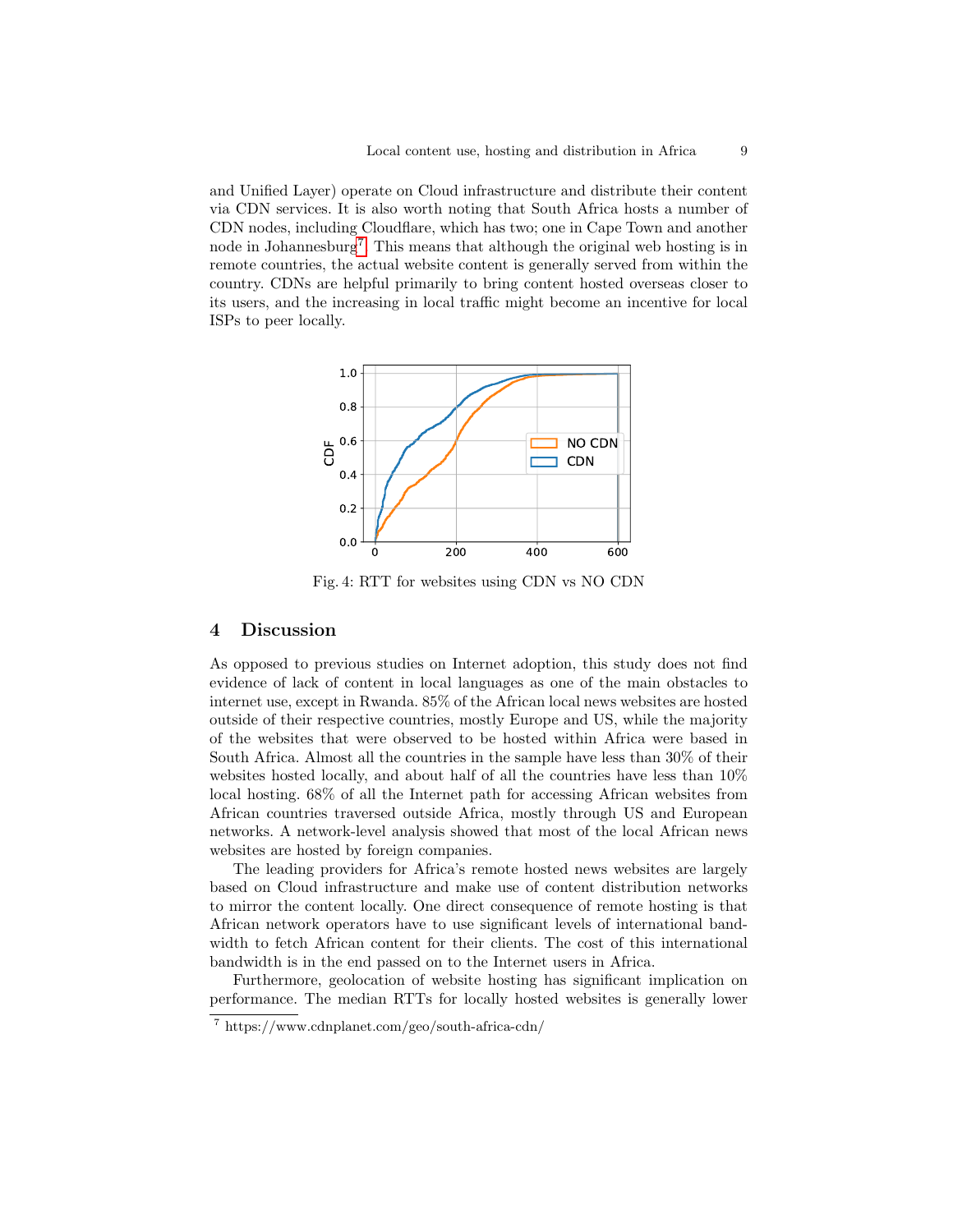than the RTTs for remote hosted websites. However, in some countries, the median RTTs for locally hosted websites is higher than for websites that are remotely hosted. High RTTs levels for locally hosted websites is an indicator of circuitous paths, which are due to lack of local ISP peering. Rather, in these cases interconnections between local networks is done through networks in remote countries. In the absence of local peering, local hosting of websites tends to resolve into circuitous routes for accessing the content than when the websites are in foreign countries, resulting in higher delays and therefore in poor performance for Internet users. By bringing remotely hosted content closer to the users, CDN-enabled networks reduce delays for CDN-based websites. Although level of delays for CDN-based websites are similar to locally hosted websites, CDNs do not improve the performance of locally hosted content in cases where there is lack of local peering. While access network infrastructure has improved in Africa, the content infrastructure has lagged behind. There is a considerable difference between access infrastructure and content infrastructure. While supply-side policy and regulatory interventions have positively affected access infrastructure (notably the roll out of mobile networks in the case of Africa), content infrastructure has not always been enabled by national policy and regulatory interventions resulting in most of the content in Africa being hosted and accessed from overseas. This configuration is not ideal, as it increases latency levels, and costs to access content. Not having a reliable hosting infrastructure affects also in-country delivery infrastructure. Without the necessary local peering, locally hosted content can exhibit equally higher access latencies.

# 5 Conclusion and policy implications

This study has provided empirical evidence on the current configuration of web content hosting, access, and distribution in Africa, and has demonstrated that the status of the African content infrastructure is alarming. All African countries heavily rely on foreign services, both to host, to access, and to distribute local content in Africa. Latency levels to remotely hosted local content are high as well as costs of accessing remotely hosted local content. Most of the public policy strategies on improving local content in Africa focused on demand-side interventions, such as the creation of content in local languages, and on developing skills on web content production and consumption. While these policies are important, bodies in charge of the governance of the internet are urged to identify ways of facilitating local markets for content hosting, access and distributions by focusing on: (1) incentivising investments on data centres and web farms in Africa, to stimulate economies of scale for the local web hosting market; (2) encouraging local news websites to move the content closer to the users in Africa, by incentivising the use of CDN-enabled networks and by reducing prices for local hosting, (3) Facilitating peering relationships between ISPs and investing in local exchange points to reduce latency; and (4) incentivising ISPs to peer in local exchange points.